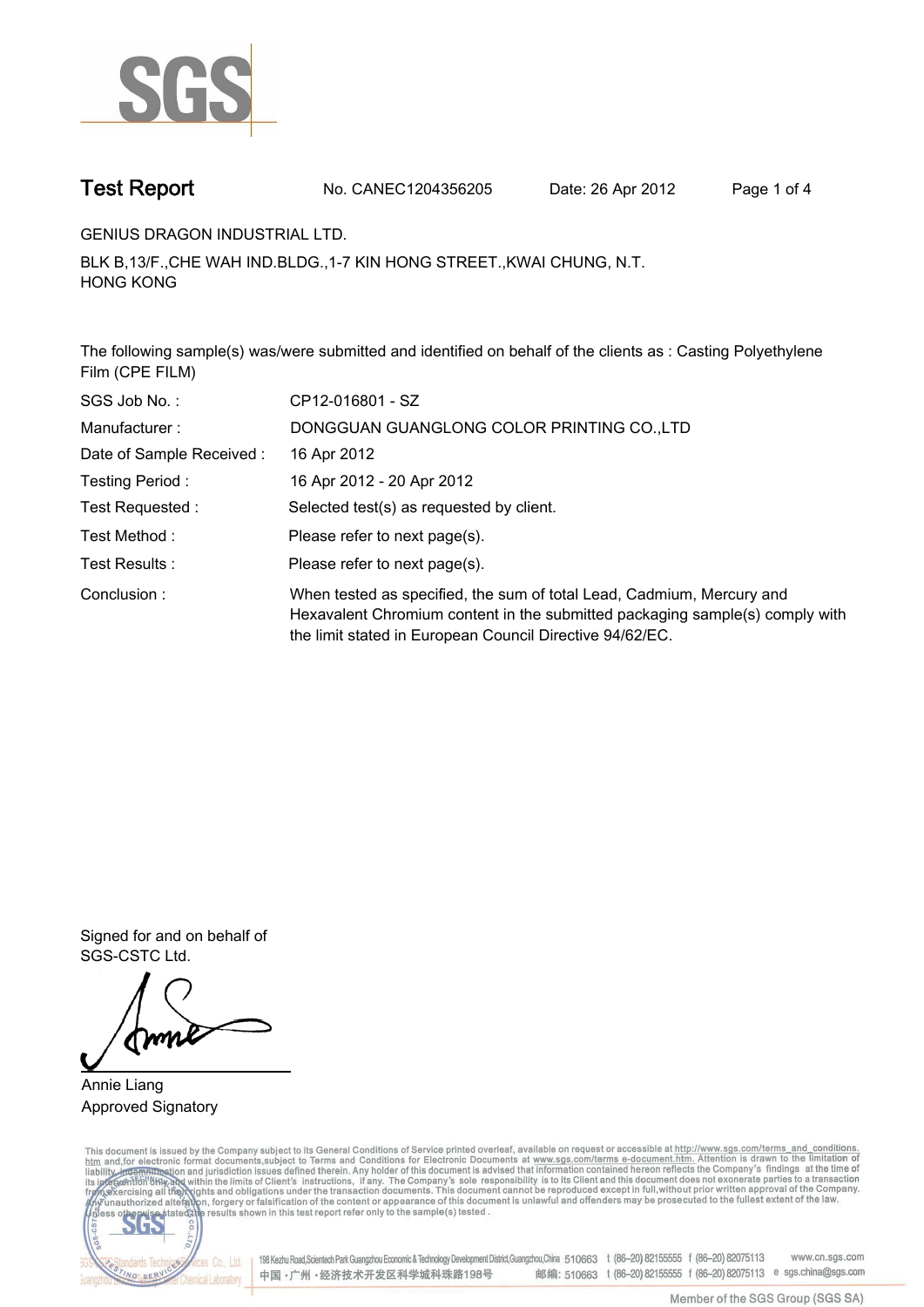

**Test Report. No. CANEC1204356205 Date: 26 Apr 2012. Page 2 of 4.**

**Test Results :.**

**Test Part Description :.**

| Specimen No. | SGS Sample ID    | <b>Description</b> |  |
|--------------|------------------|--------------------|--|
|              | CAN12-043562.001 | Transparent film   |  |

dards Teo

NG SERY

Chemical Laboratory.

**Remarks :.(1) 1 mg/kg = 1 ppm = 0.0001%.**

**(2) MDL = Method Detection Limit.**

- **(3) ND = Not Detected ( < MDL ).**
- **(4) "-" = Not Regulated.**

## **European Directive 94/62/EC – Total Lead, Cadmium, Mercury and Hexavalent Chromium Content.**

**Test Method :. With reference to GZTC CHEM-TOP-174-01. Analysis of Cadmium, Lead, Mercury were performed by ICP-OES. Analysis of Hexavalent Chromium (Cr(VI)) was performed by UV-Vis.**

| Test Item(s)                 | Limit | <u>Unit</u> | <b>MDL</b> | <u>001</u> |
|------------------------------|-------|-------------|------------|------------|
| Cadmium (Cd)                 | -     | mg/kg       | 5          | ND         |
| Lead (Pb)                    | -     | mg/kg       | 5          | ND         |
| Hexavalent Chromium (CrVI)   | -     | mg/kg       | 5          | ND         |
| Mercury (Hg)                 | -     | mg/kg       | 5          | ND         |
| Total (Pb + Cd + Cr VI + Hg) | 100   | mg/kg       | -          | ND         |

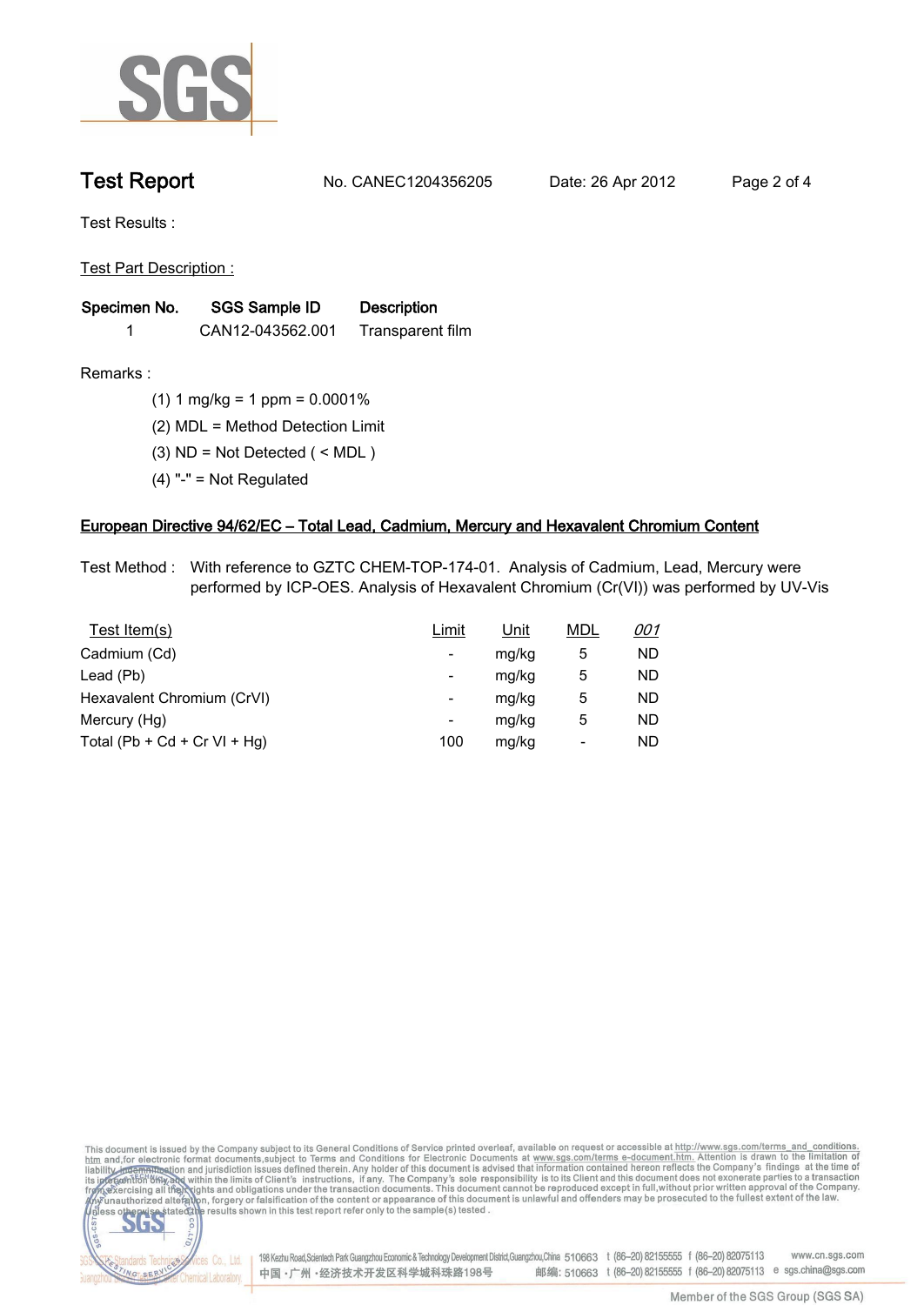

dards Ter

NG SER

**Chemical Laboratory** 

**Test Report. No. CANEC1204356205 Date: 26 Apr 2012. Page 3 of 4.**

# **ATTACHMENTS Pb/Cd/Hg/Cr6+ Testing Flow Chart**

**1)** Name of the person who made testing: Bella Wang

2) Name of the person in charge of testing: Adams Yu





198 Kezhu Road,Scientech Park Guangzhou Economic & Technology Development District,Guangzhou,China 510663 t (86-20) 82155555 f (86-20) 82075113 www.cn.sgs.com vices Co., Ltd. 邮编: 510663 t (86-20) 82155555 f (86-20) 82075113 e sgs.china@sgs.com 中国·广州·经济技术开发区科学城科珠路198号